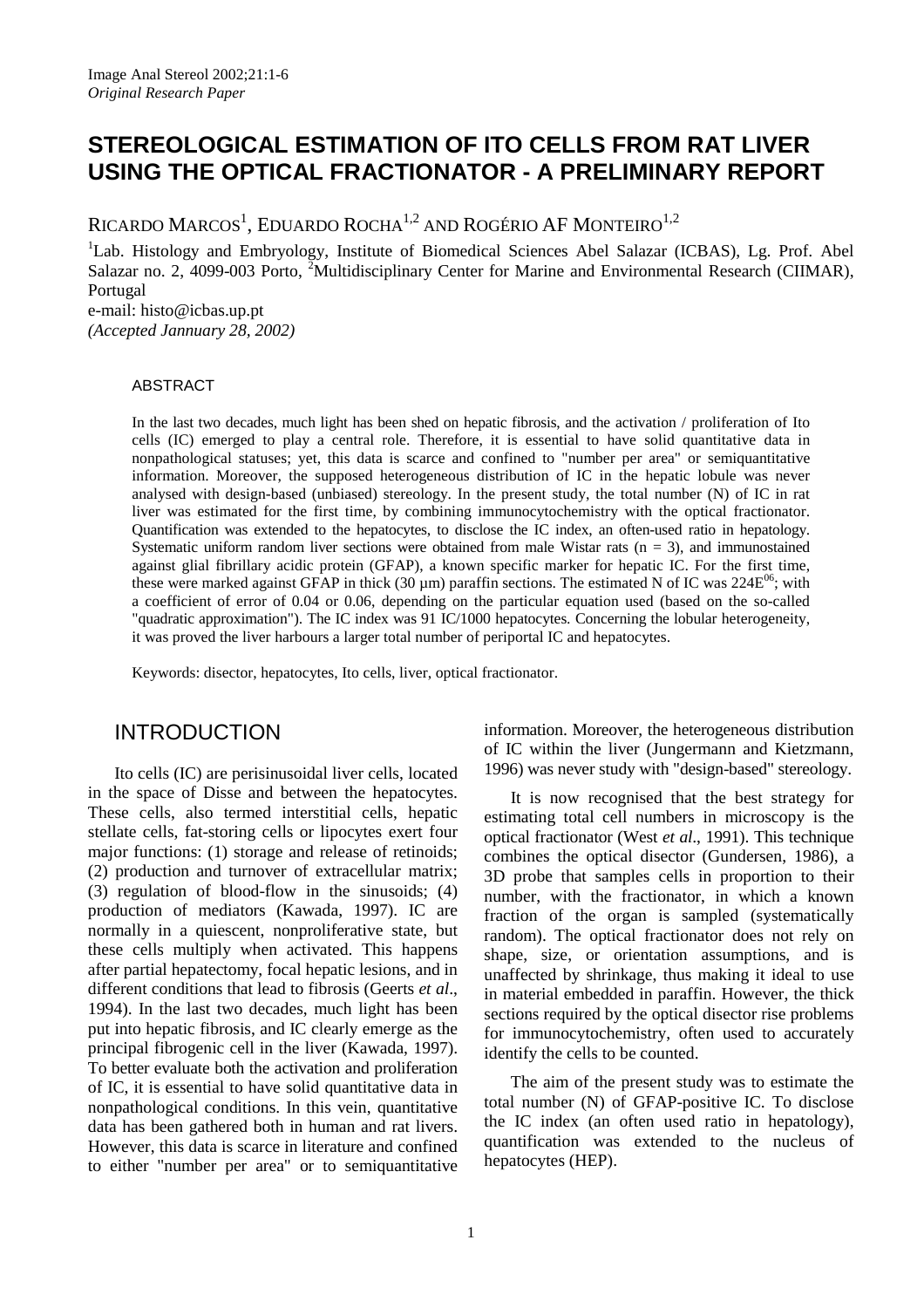#### MATERIALS AND METHODS

We used four-month old male Wistar rats  $(n = 3)$ . The animals were deeply anaesthetised with chloral hydrate and cardiacally perfused for 15 min, using a peristaltic pump (Gilson). The fixative used was 10% buffered formaline. Then, the liver was removed, weighted, and sliced in 4 mm thick slices (firstly cut at a random distance from the edge). After performing the so-called smooth fractionator (Nyengaard, 1999), a mean of 10 liver fragments was obtained per animal. These were further immersed in the same fixative used for perfusion, for 16 hours, and routinely processed for paraffin embedding. Half of the fragments were sampled, and exhaustively sectioned (30  $\mu$ m thick), according to fractionator rules (Gundersen, 1986). Every  $20<sup>th</sup>$  section was then systematically sampled, and, to assure reliable adhesion, mounted on precleaned slides primed with 3-aminopropiltriethoxysilane (Marcos *et al*., 2001).

IC marking was achieved by immunocytochemistry against glial fibrillary acidic protein (GFAP). After deparaffinization, microwave treatment was carried out for antigen retrieval (600 W, 4 plus 4 min). After rinsing in phosphate-buffered saline (PBS), the endogenous peroxidase was blocked using 0.3%  $H<sub>2</sub>O<sub>2</sub>$ , for 30 min. A streptavidin-biotin protocol then followed (Histostain Plus, Zymed). Briefly, after rinsing in PBS, a 10% nonimmune goat serum was applied over the thick sections for 90 min, followed by an incubation with 1:3000 rabbit polyclonal antibody against GFAP (Dako), for 4 days at 4ºC. After further rinsing in PBS, the secondary antibody and the streptavidin-peroxidase complex were applied, each for 60 min. At last, after rinsed in PBS and trisbuffered saline (TBS), sections were immersed in 0.05% 3,3'-diaminobenzidine (Sigma) in TBS and  $0.03\%$  H<sub>2</sub>O<sub>2</sub>, for 10 min. After tap water rinse, sections were counterstained in Gill´s hematoxilyn, and mounted in DPX.

The following controls were performed: (1) positive control, in which astrocytes were tagged by GFAP in the rat brain; (2) negative controls, in which the first antibody was either omitted or replaced by rabbit nonimmune serum (Dako).

The N of IC and of HEP were estimated with the optical fractionator, using a workstation made of a microscope (Olympus, BX-50), a microcator (Heidenhain MT-12) to control the movements in *z*axis (accuracy 0.5 µm), a motorised stage (Prior) for stepwise displacement in the *x*-*y* axis (accuracy 1µm), and a CCD video camera (Sony) connected to a 17''

PC monitor (Sony). The S-video signal was captured by the PC add-on board Screen Machine II (Fast). The VGA board (S3 Trio) was set to  $800 \times 600$  dpi. The whole system was controlled by the software Olympus CAST-Grid (version 1.5). A  $\times$ 100 oilimmersion lens (Olympus Uplan,  $NA = 1.35$ ), providing a magnification at the monitor of ×4750, allowed an accurate identification of IC. Analysis was made on live images, without further digital treatment. The first field of vision was selected randomly, and thereafter fields were sampled systematically by stepwise movements of the stage in *x*- and *y*directions (step<sub>x,y</sub> = 1250 µm). The disector height was 20  $\mu$ m. The software generated counting frames with defined areas (1673  $\mu$ m<sup>2</sup> for IC and 418  $\mu$ m<sup>2</sup> for HEP) and having forbidden lines to avoid edge effects (Gundersen, 1977).

A GFAP-positive IC, or a hepatocyte nucleus, were counted when two conditions were met: (1) the rim of nucleus was in focus at a plane below 4 µm and above or equal to 24 µm in the *z*-axis (the upper and lower surfaces were avoided with guard heights of 4 and 7  $\mu$ m, respectively); (2) at the plane of focus, the nucleus was within the counting frame or touching the inclusion lines and did not touch the forbidden lines or their extensions. It was always evaluated whether the immunomarking extended beyond 24 µm, to assure that every IC could be unambiguously recognised. At the same time, in every fifth field, section thickness was measured using the microcator. After counting, the periportal (close to a portal triad) *vs.* pericentral (close to a central vein) location of each sampled field was inspected, with a  $\times 20$  objective. When none of the landmarks were observed in the field, this was unclassified. The same author (RM) performed both the counting and the field location.

The N of IC, and of HEP, in the whole liver was estimated as:

$$
N = \Sigma Q^{*}. (1/ssf). (1/asf). (1/tsf)
$$
 (1)

where ΣQ- is the number of IC or HEP counted, *ssf* is the fraction of sections sampled (in this case  $s$ *sf* = 1/160), *asf* is the sectional area sampled  $(asf = 1/935)$ for IC, and 1/3730 for HEP), and *hsf* is the fraction of the section thickness sampled (*hsf* = 0.65). The number of IC and HEP per gram of liver  $(N/g)$  was also calculated.

The IC index was also calculated for each rat, by the ratio:

IC index = N (IC) **.** 1000 / N (HEP) (2)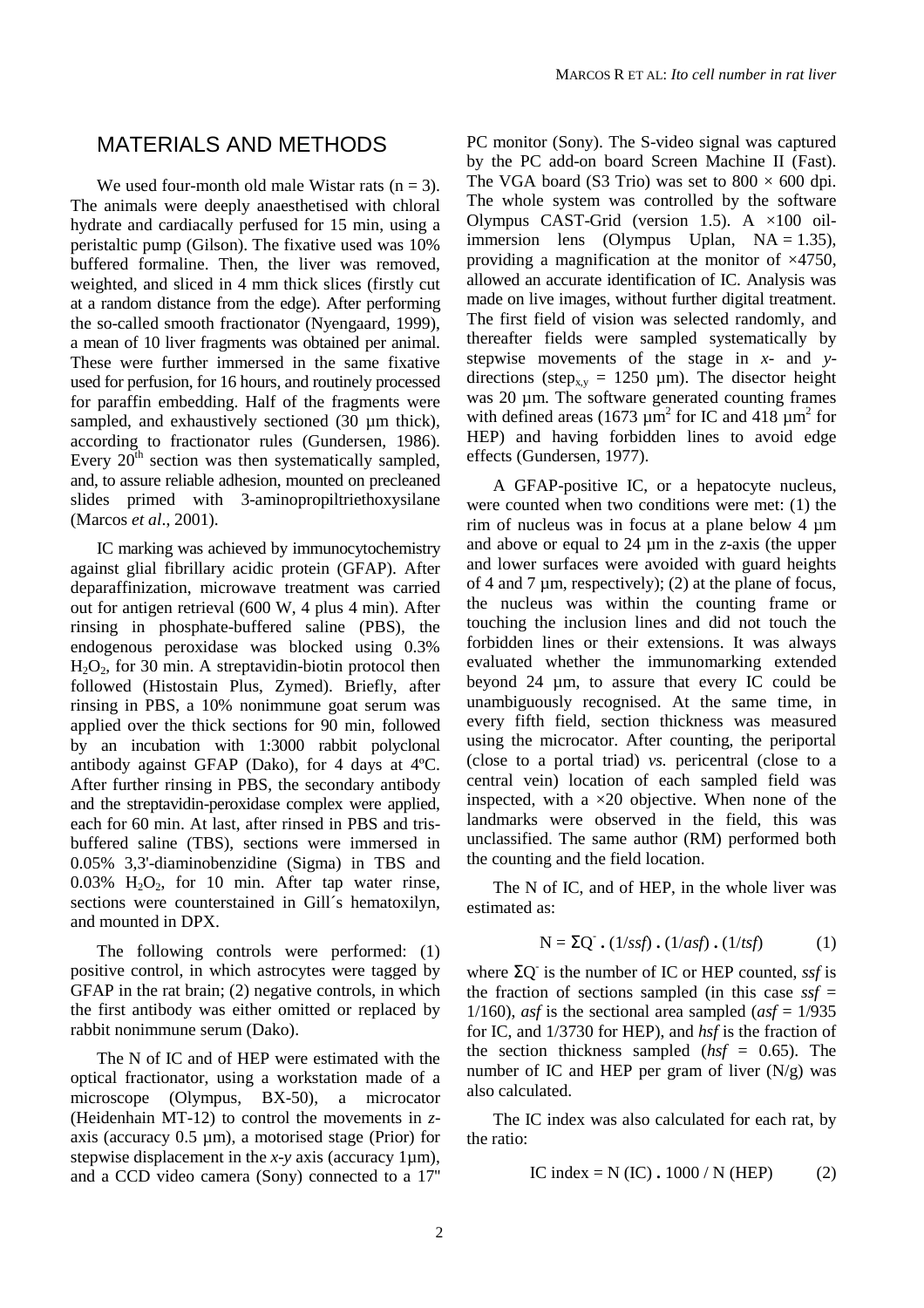The coefficient of error (CE) of N was estimated applying two variants of the "quadratic approximation formula" (West *et al*., 1996; Gundersen *et al*., 1999). The CE estimations were compared with the observed total variance  $(OCV^2)$ , according to the formula (West, 1993):

$$
OCV^2 = BCV^2 + \overline{CE^2}
$$
 (3)

where  $BCV^2$  is the biological variance and  $CE^2$  is the quadratic mean of the CE for each rat.

#### RESULTS

All the examined livers showed a normal histology. A consistent and reliable marking of IC was achieved with GFAP (not stained in negative controls). The IC were clearly visualised at every depth in all the sections (Fig. 1), and were distributed throughout the hepatic lobule. Most IC had clear cytoplasmic spots intermingled the GFAP staining ("reticular" pattern).

A mean of 905 disectors per rat was analysed, in which a mean of 633 IC and of 1728 HEP were counted. As to the lobular zones, 231 disectors per rat were rated pericentrally, and 166 IC and 429 HEP were counted. In periportal zones, 318 disectors were examined, thus counting 207 IC and 613 HEP. The global IC index was 91 IC/1000 HEP ( $CV = 0.14$ ); no significant differences were found among different zones. The N of IC and HEP are presented in Table 1, which also includes the  $N/g$  (as it facilitates comparing animals with different liver weights), and the estimates of the CE. The mean section thickness was  $31.1 \,\mathrm{\mu m}$  (CV = 0.01).



Fig. 1. *Image from a 30 µm thick section. Two GFAP-marked Ito cells (IC) stand out among hepatocytes and their roundish nuclei. IC display their stellate morphology. The clear vertical slit is a sinusoid. ×1,250.*

For estimating the N of IC and of HEP, and according to equation (3), the sampling procedure was responsible for 46% and 4% of total variance, respectively (i.e., the biological variance was more important in both cases). For the IC, in pericentral and periportal zones, the sampling procedure was responsible for 100% and 84% of total variance, respectively. For the HEP, in the same zones, sampling contributed to 5% and 17% of the respective total variance.

Table 1. *Estimations of Ito cell (IC) and hepatocyte nucleus (HEP) number per gram of liver (N/g) and of total number (N), in the whole liver, and in the pericentral and periportal zones. CE is the coefficient of error of N, estimated according to the formula used by West et al. (1996), CE<sub>1</sub>, and to its revised version by Gundersen et al. (1999), CE2. Data are expressed as Mean (Coefficient of Variation).*

| Parameters    | N/g                |            | N                  |            | CE <sub>1</sub> | CE <sub>2</sub> |
|---------------|--------------------|------------|--------------------|------------|-----------------|-----------------|
| IC            |                    |            |                    |            |                 |                 |
| Whole liver** | $15 E^{06}$        | (0.03)     | $224 E^{06}$       | (0,09)     | 0.06            | 0.04            |
| Pericentral   | $4 E^{06}$         | (0.03)     | 59 E <sup>06</sup> | (0.06)     | 0.09            | 0.08            |
| Periportal    | $5 E^{06}$         | $(0.07)$ * | $72 E^{06}$        | $(0.09)*$  | 0.09            | 0.07            |
| <b>HEP</b>    |                    |            |                    |            |                 |                 |
| Whole liver** | $169 E^{06}$       | (0.13)     | $2511 E^{06}$      | (0,24)     | 0.05            | 0.03            |
| Pericentral   | 41 $E^{06}$        | (0.16)     | $617 E^{06}$       | (0.27)     | 0.06            | 0.05            |
| Periportal    | 59 E <sup>06</sup> | $(0.06)*$  | $878 E^{06}$       | $(0.16)$ * | 0.07            | 0.06            |

\* Indicate significant differences between pericentral and periportal zones (t-test,  $p < 0.05$ ).

\*\* Includes besides the pericentral and periportal, other unclassifiable zones.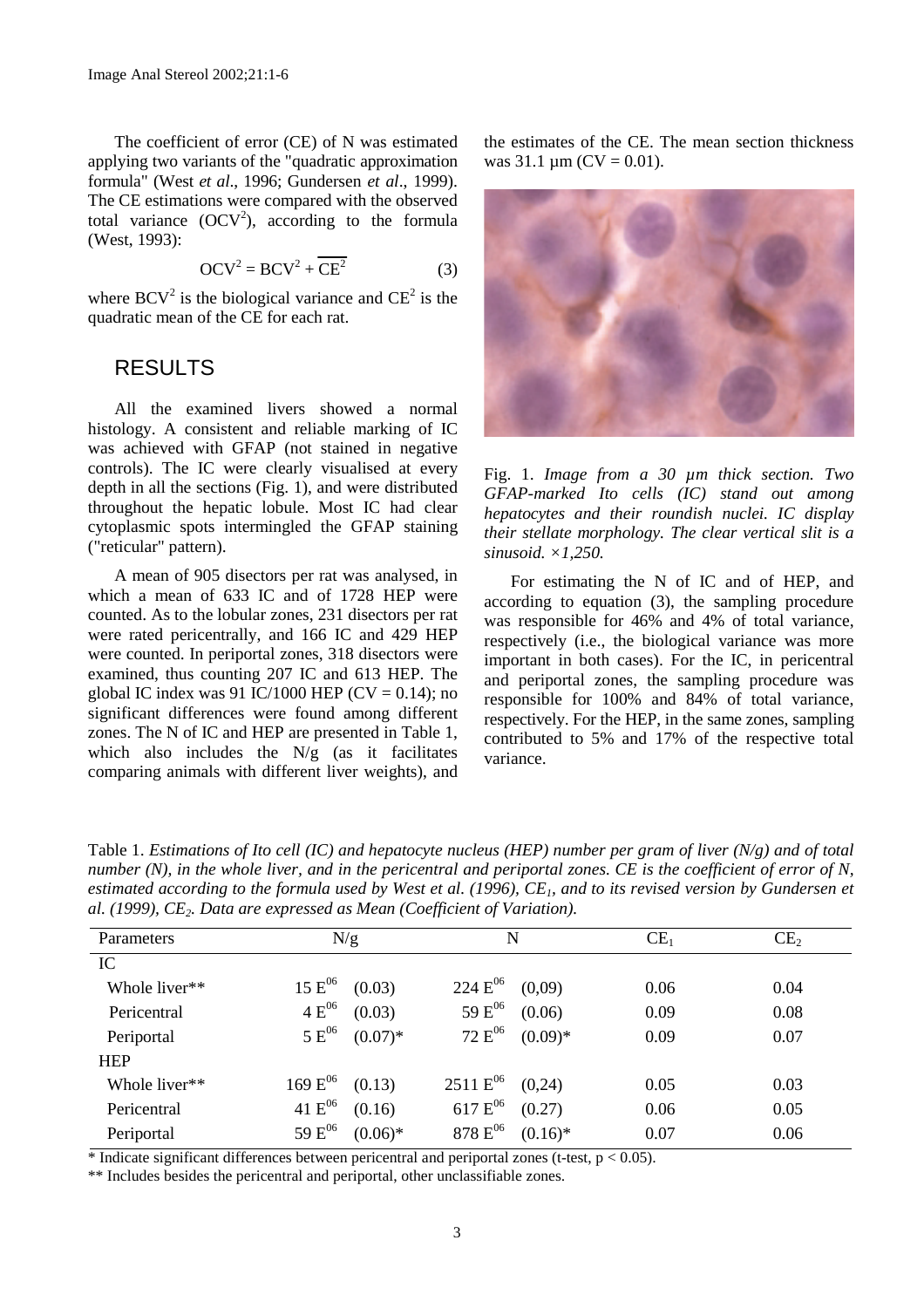## **DISCUSSION**

Ito cells ("Sternzellen") were described over a century ago, but this is the first time that an unbiased stereological tool, combined with immunocytochemistry, is applied to these cells. The immunocytochemical approach here used was mandatory, as IC cannot be distinguished in routine sections (Hall and Rojko, 1996). We tagged IC with GFAP, an intermediate filament (IF) protein recognised as a specific marker for these hepatic cells (Neubauer *et al*., 1996). GFAP allows a more precise identification/ quantification comparing to desmine (Niki *et al*., 1996), other IF protein often used to tag IC. GFAP is also preferable to other markers used so far, like vitamin A or lipid staining, as these are influenced by nutritional status and diet (Buniatian *et al*., 1996), and by the fact that some IC have no lipid droplets, the so-called empty IC (Sztark *et al*., 1986). (We also observed these empty cells, as in some of the IC the cytoplasmic "reticular" pattern - due to the usual washout of the lipid droplets - was absent.) As far as we know, this is also the first time that IC are tagged with GFAP in thick paraffin sections. The thick sections  $(20-60 \mu m)$  required by the optical disector rise problems in immunocytochemistry to achieve marking throughout the section thickness. In our study, this was attained via long incubation times with antibodies. Other strategies, like Triton X-100 used in immunomarking rat astrocytes with GFAP (Pilegaard and Ladefoged, 1995) proved to be ineffective, according to our preliminary tests.

Quantitative studies of IC have been published (Bronfenmajer *et al*., 1966; Sztark *et al*., 1986; Geerts *et al*., 1991; Niki *et al*., 1996; Azaïs Braesco *et al*., 1997), using 3-10 µm sections and obtaining "numbers per area". In the stereology field, it has been often stressed that counting profile number per unit area of a section will not give a meaningful estimate of number. Number estimation of particles in a 2D basis is inevitability affected by the size, form, orientation, and by lost caps (Gundersen, 1986). It has been emphasised that the number of particles, being a zero-dimensional quantity, can only be estimated by a 3D probe, like the disector. The association of the optical disector with the fractionator (i.e., the optical fractionator) here used, proved as efficient as advantageous. The natural 3D alignment of the optical sections made the counting much more straightway than when using the physical disector (Marcos and Rocha, 2001). Moreover, recognition of the irregular IC profiles was facilitated, and counting the densely packed hepatocyte nuclei

was made easy. The potential bias from lost caps was avoided by having upper and lower guarding zones within our thick sections, despite their use is still a matter of debate (Hatton and Von Bartheld, 1999).

Although introduced decades ago, the IC index was here estimated for the first time using a stereological approach. Our data (91 IC/1000 HEP) was inferior to previous reports, using 2D biased approaches, namely by Blouin *et al*. (1977), 130, and by Azaïs Braesco *et al*. (1997), 109. It is noteworthy that the index was relatively constant in different zones of the lobule, reinforcing the functional and structural relations between IC and hepatocytes, and emphasising the relevance of this index in hepatology.

Concerning the hepatocytes, they were counted in this and in previous studies as if all cells were "mononucleated hepatocytes" (Weibel *et al*., 1969). However binucleated cells are frequent in rat liver; according to an unbiased study by Jack *et al*. (1990), 30% of the hepatocytes are binucleated. Taking this into account, the  $\hat{N}$  we estimated (2511E<sup>06</sup> "mononucleated hepatocytes") could correspond to  $1930E^{06}$  hepatocytes. Quantification of hepatocytes has been performed, namely by Weibel *et al*. (1969), who estimated  $568E^{06}$  "mononuclated hepatocytes" per gram of liver, and by Carthew *et al*. (1996), who estimated  $1520E^{06}$  hepatocytes per liver (including binucleated cells). These estimations differ 30% and 20%, respectively, from ours. This can be accounted for by the distinct strains, ages of the animals used, and by the methodologies now in disuse employed by both authors, stressing the potential differences between the nowadays called "design-based" stereology we used, and the "assumption-based" techniques of the past.

It has been known for long that though the liver tissue looks uniform on basic histology, it is heterogeneous at the level of morphometry and histochemistry, both for hepatocytes and sinusoidal cells (Jungermann and Kietzman, 1996). To our knowledge, this is the first study to quantify, using "design-based" stereology, such lobular heterogeneity for IC and hepatocytes. The periportal predominance of IC has been suggested in 2D-analyses, both in the rat (Geerts *et al*., 1991, Azaïs Braesco *et al*., 1997) and in the pig (Wake and Sato, 1993). In theory, such predominance could be imputed to a larger reference volume of periportal zones and/or to higher numerical density  $(N_V)$ . In our case, the first hypothesis seems to prevail, because the  $N_v$  did not differ significantly between zones (data not shown). This means that the periportal liver tissue is more abundant and thus it contains more IC (so the N of IC is higher), although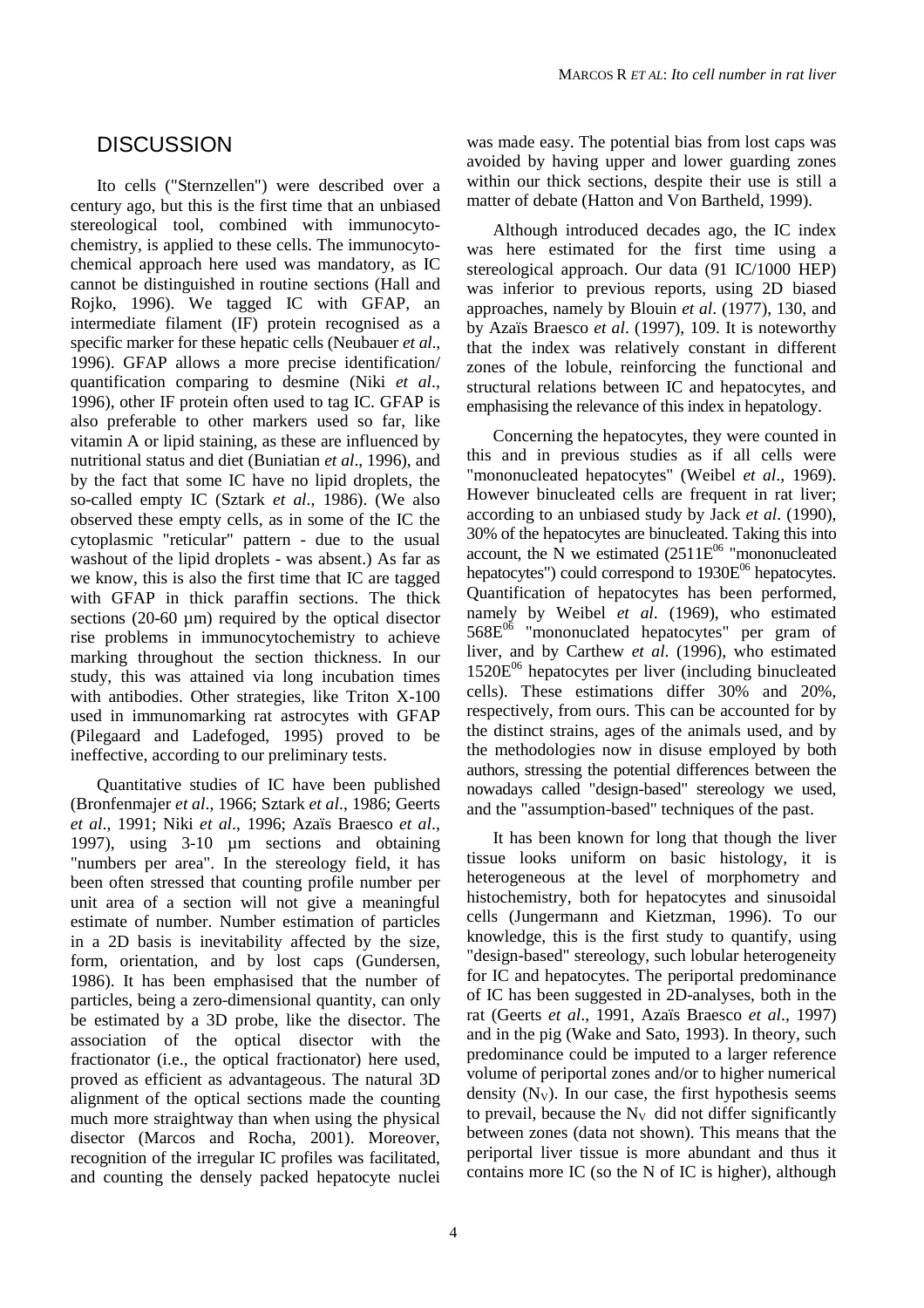there is the same IC number per unit volume. This global periportal predominance may explain the higher extracellular matrix deposition and vitamin A storing described in this zone (Geerts *et al*., 1994). Moreover, our results seem in "physiological" accordance with data suggesting that Kupffer cells (essential for the IC activation) also predominate in periportal zones (Jungermann and Kietzman, 1996).

Based on preliminary tests, all the sampling was designed to result in precise estimations of N, with CE's lower than 10% (West *et al*., 1996). The estimation of the CE is still a matter of debate among stereologists, and here we used two formulae based on the so-called "quadratic approximation", slightly differing in the weight given to the inter-sectional variance. Because the CE's were much similar and lower than the above cited threshold with both formulae, the conclusions were alike, and so, the sampling procedure could be considered efficient *a priori*. In all the estimations but two, the CE contributed less than 50% to the total variances (*i.e.*, the biological variance was greater than the variance due to the sampling procedure). Only in N of IC for pericentral and periportal zones, the sampling variance was superior to the biological one. However, we want to emphasise that the OCVs of these estimations were low  $\left($ <10%); so, even in those cases the sampling effort seems to be well adequate for our present purposes.

#### **REFERENCES**

- Azaïs Braesco V, Hautekeete ML, Dodeman I, Geerts A (1997). Morphology of liver stellate cells and liver vitamin A content in 3,4,3',4'-tetrachlorobiphenyltreated rats. J Hepatol 27:545-53.
- Blouin A, Bolender RP, Weibel ER (1977). Distribution of organelles and membranes between hepatocytes and nonhepatocytes in the rat liver parenchyma. A stereological study. J Cell Biol 72:441-55.
- Bronfenmajer S, Schaffner F, Popper H (1966). Fat-storing cells (lipocytes) in human liver. Arch Pathol 82:447-53.
- Buniatian G, Hamprecht B, Gebhardt R (1996). Glial fibrillary acidic protein as a marker to distinguish between the normal and myofibroblastic-like phenotypes. Biol Cell 87:65-73.
- Carthew P, Maronpot RR, Foley JF, Edwards RE, Nolan BM (1996). Method for determining whether the number of hepatocytes is increased after treatment with the peroxisome proliferator Gembrozil. J Ap Toxicol 17:47-51.
- Geerts A, Lazou JM, De Bleser P, Wisse E (1991). Tissue distribution, quantitation and proliferation kinetics of fat-storing cells in carbon tetrachloride-injured rat liver. Hepatology 13:1193-202.
- Geerts A, De Bleser P, Hautekeete ML, Niki T, Wisse E (1994). Fat-storing (Ito) cell biology. In: Arias IM, Boyer JL, Fausto N, Jakoby WB, Schachter DA, Shafritz DA, eds. The liver: biology and pathobiology. Third edition. Ch. 42. New York: Raven Press Ltd, 819-38.
- Gundersen HJG (1977). Notes on the estimation of the numerical density of arbitrary particles: the edge effect. J Microsc 111:219-23.
- Gundersen HJG (1986). Stereology of arbitrary particles: a review of unbiased number and size estimators and the presentation of some new ones, in memory of William R Thompson. J Microsc 143:3-45.
- Gundersen HJ, Jensen EBV, Kiêu K, Nielsen J (1999). The efficiency of systematic sampling in stereology reconsidered. J Microsc 193:199-211.
- Hall WC, Rojko JL (1996). The use of immunocytochemistry for evaluating the liver. Toxicol Pathol 24:4-12.
- Hatton WJ, Von Bartheld CS (1999). Analysis of cell death in the trochlear nucleus of the chick embryo: calibration of the optical disector counting method reveals systematic bias. J Comp Neurol 409:169-86.
- Jack EM, Bentley P, Bieri F, Muakkassah-Kelly SF, Stäubli W, Suter J, Waechter F, Cruz-Orive LM (1990). Increase in hepatocyte and nuclear volume and decrease in the population of binucleated cells in preneoplastic foci of rat liver: a setereological study. Hepatology 11:286-97.
- Jungermann K, Kietzmann T (1996). Zonation of parenchymal and nonparenchymal metabolism in liver. An Rev Nut 16:179-203.
- Kawada N (1997). The hepatic perisinusoidal stellate cell. Histol Histopathol 12:1069-80.
- Marcos R, Rocha E, Monteiro RAF (2001). Strategies to maximise adhesion of thick paraffin sections of the brown trout liver for stereological purposes. J Histotechnol 24:37-42.
- Marcos R, Rocha E (2001). Counting GFAP-marked Ito cells using the unbiased disector principle. In: Wisse E, Knook D, Zanger R, Arthur MJP, eds. Cells of the Hepatic Sinusoid. Vol. 8. Leiden: The Kupffer Cell Foundation, 203-4.
- Neubauer K, Knittel T, Aurish S, Fellmer P, Ramadori G (1996). Glial fibrillary acidic protein - a cell type specific marker for Ito cells *in vivo* and *in vitro*. J Hepatol 24:719-30.
- Niki T, De Bleser PJ, Xu G, Van Den Berg K, Wisse E, Geerts A (1996). Comparison of glial fibrillary acidic protein and desmin staining in normal and  $CCl<sub>4</sub>$ induced fibrotic rat livers. Hepatology 23:1538-45.
- Nyengaard JR (1999). Stereologic methods and their application in kidney research. J Am Soc Nephrol 10:1100-23.
- Pilegaard K, Ladefoged O (1996). Total number of astrocytes in the molecular layer of the dentate gyrus of rats at different ages. Analyt Quant Cytol Histol 18:279-85.